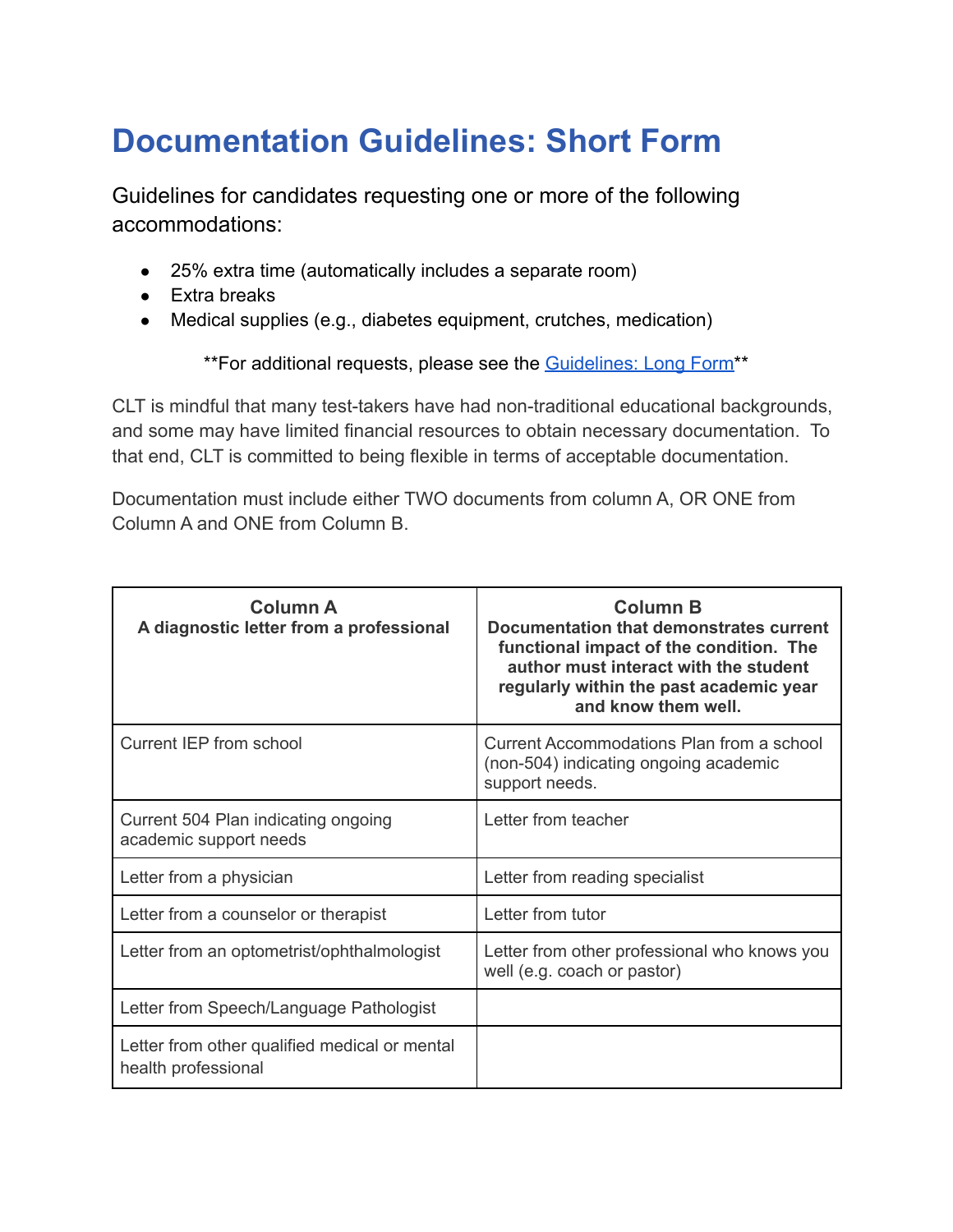- It may be helpful for you to provide your own personal statement.
- All testing accommodations requests and supporting documentation must be legible and printed/typed in English.
- **Documentation needs to describe current functional limitations and provide a rationale for the accommodation.**
- 504/IEPs must demonstrate that the student needs support for academic work in addition to testing.
- Documentation from friends or family members, even if otherwise qualified, will not be accepted.
- All letters must clearly articulate the relationship between the student and the person writing the letter.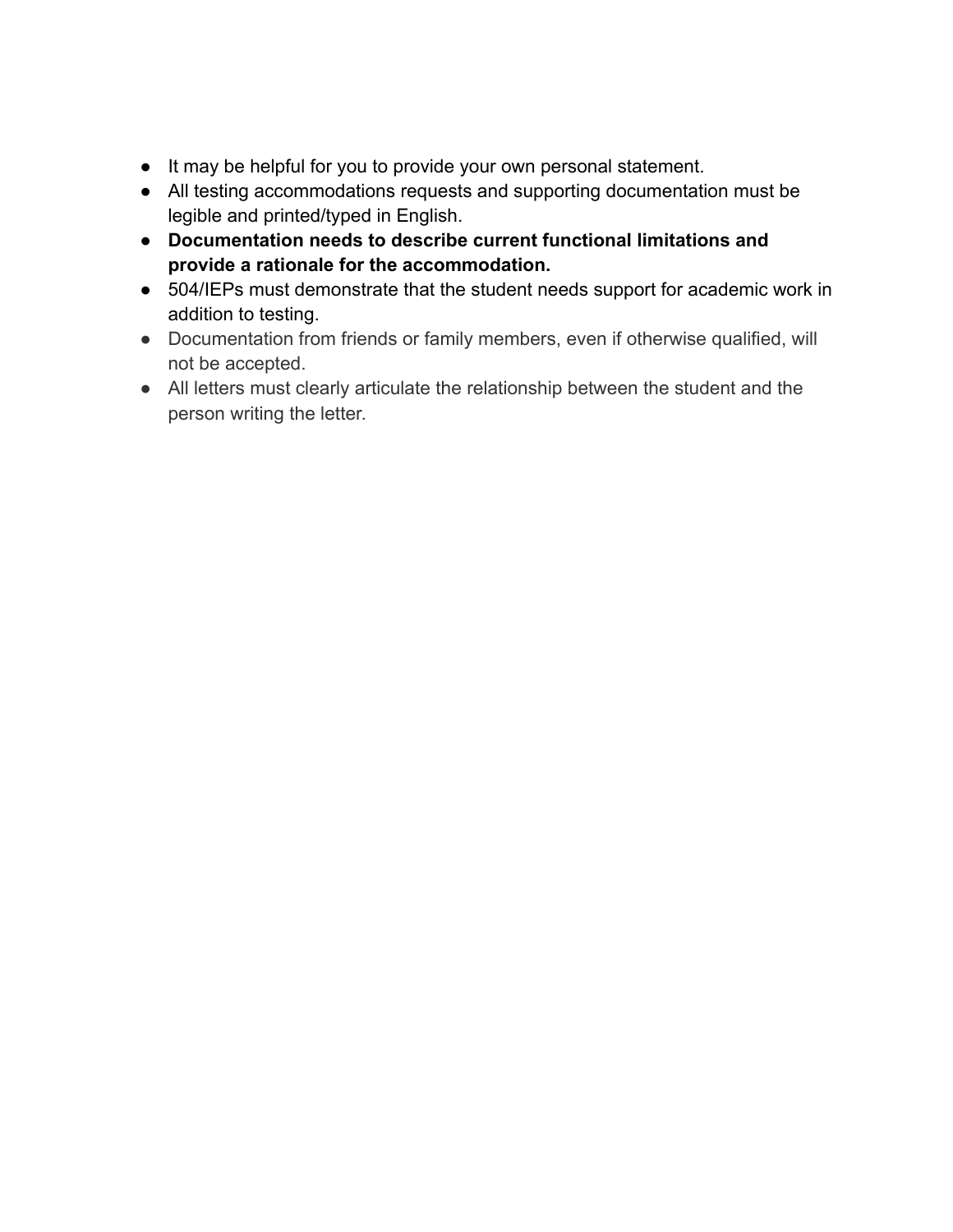## <span id="page-2-0"></span>**Documentation Guidelines: Long Form**

*Documentation Guidelines for candidates requesting anything other than those accommodations listed above for the Short Form.*

## **1. Demonstrate that you have a disability:**

Testing accommodation requests must be accompanied with documentation from a qualified diagnostic professional demonstrating a current condition that is substantially limiting to one or more major life activities. A "major life activity" is a broad area of functioning central to daily life, such as reading, thinking, learning, concentrating, seeing, or hearing. Note that narrow aspects of learning, such as "anxious taking tests" or "have a hard time with spelling", are not considered major life activities and are not accommodated.

**2. Format**: Documentation should include a detailed letter or report from a qualified evaluator:

- Evaluations must be printed on the diagnostic professional's letterhead and be signed by the diagnostic professional.
- All accommodations requests and supporting documentation must be legible and printed/typed in English.
- The documentation should provide support for your need for accommodations in order to access the test—not to affect any particular outcome, such as "passing", earning a certain score, "working up to your potential", or any other desired outcome.
- An IEP from your school may be acceptable, if it meets all other documentation criteria.
- A 504 Plan from your school will NOT be acceptable.

**3. Qualifications of the evaluator:** Your supporting documentation should be from a qualified professional who has appropriate training and expertise. Documentation from friends or family members, even if otherwise qualified, will not be accepted. The qualified professional's documentation must be objective. Typically, a qualified evaluator has a Master's degree or higher in a relevant field, and licensure or other credentials in an appropriate discipline.